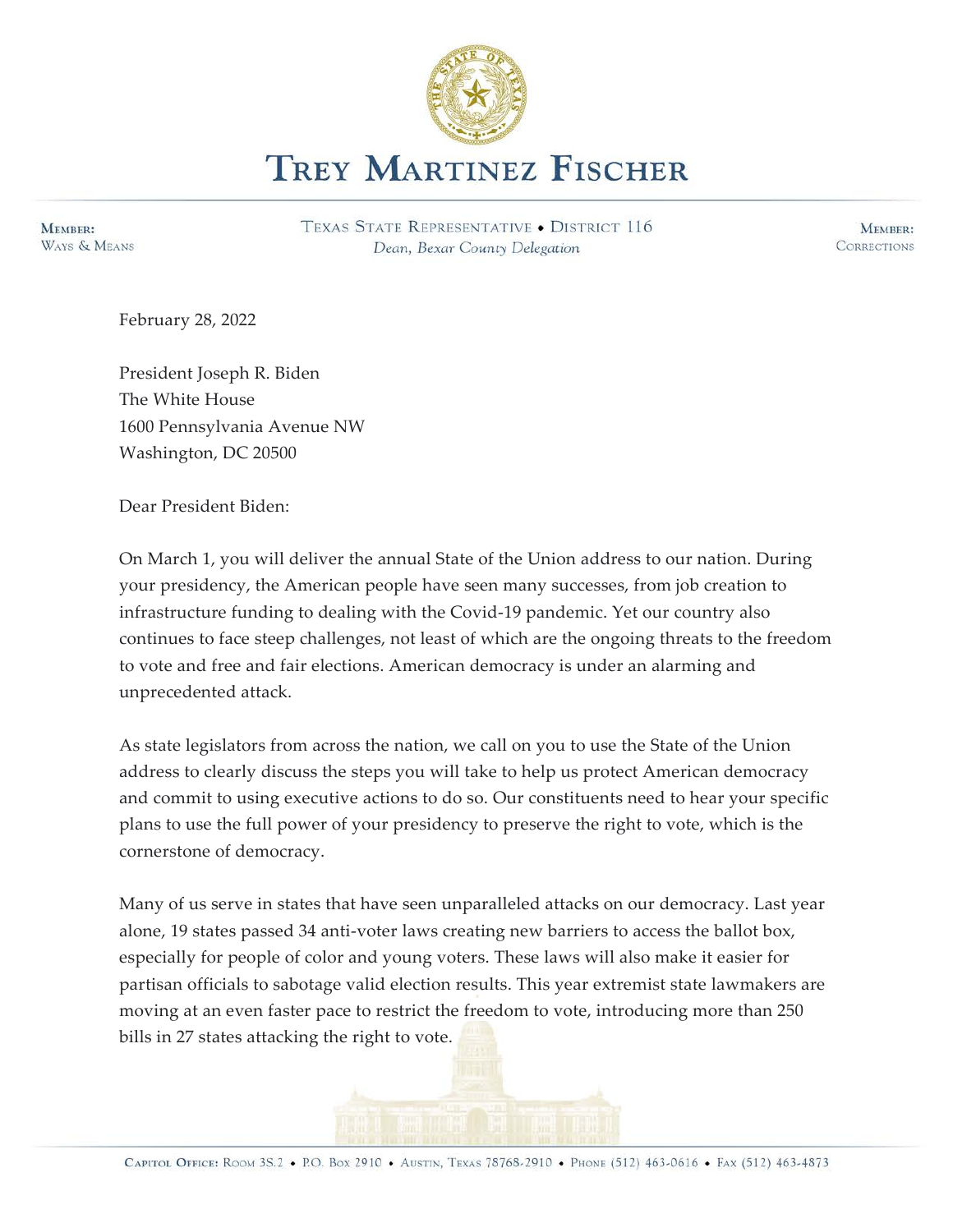Most of these new laws are based on rampant misinformation and deliberate efforts to undermine Americans' confidence in elections. In many states, extremist lawmakers and dark money groups have been hard at work attacking democracy, using partisan and racial gerrymandering to draw congressional districts that deny people fair representation, and already taking steps to subvert upcoming elections.

For many months, we urged the U.S. Senate to follow the lead of the U.S. House of Representatives – and pass voting rights legislation that would set national baseline standards to protect elections. But Republican senators – joined by two Democrats – lamentably allowed the arcane filibuster rule to block that legislation.

We are out of options. We need you to use the full power of the Presidency - including executive actions - to protect elections and foster a diverse, multi-racial democracy that lifts all voices. As the world watches, we again implore you to use the State of the Union address to explain to our constituents how you will lead us in the fight to preserve our democracy at this critically important moment.

Sincerely,

| <b>Trey Martinez Fischer</b> | Reginald Bolding          | Andres Cano               |
|------------------------------|---------------------------|---------------------------|
| TX State Representative      | AZ State Representative   | AZ State Representative   |
| Anna Eskamani                | Park Cannon               | Thomas E Jackson          |
| FL State Representative      | GA State Representative   | AL State Representative   |
| Rebecca Rios                 | Jennifer Longdon          | Jasmine Blackwater-Nygren |
| <b>AZ House Democratic</b>   | <b>AZ House Assistant</b> | AZ State Representative   |
| Leader                       | Democratic Leader         |                           |
| Mitzi Epstein                | Brian Fernandez           | Daniel Hernandez          |
| AZ State Representative      | AZ State Representative   | AZ State Representative   |
| Marcelino Quiñonez           | Judy Schwiebert           | Lorenzo Sierra            |
| AZ State Representative      | AZ State Representative   | AZ State Representative   |
| Christian Solorio            | Annette Taddeo            | Christopher Benjamin      |
| AZ State Representative      | <b>FL State Senator</b>   | FL State Representative   |
| Kriste Arrington             | <b>Kevin Chambliss</b>    | <b>Gabriel Gomez</b>      |
| FL State Representative      | FL State Representative   | FL State Representative   |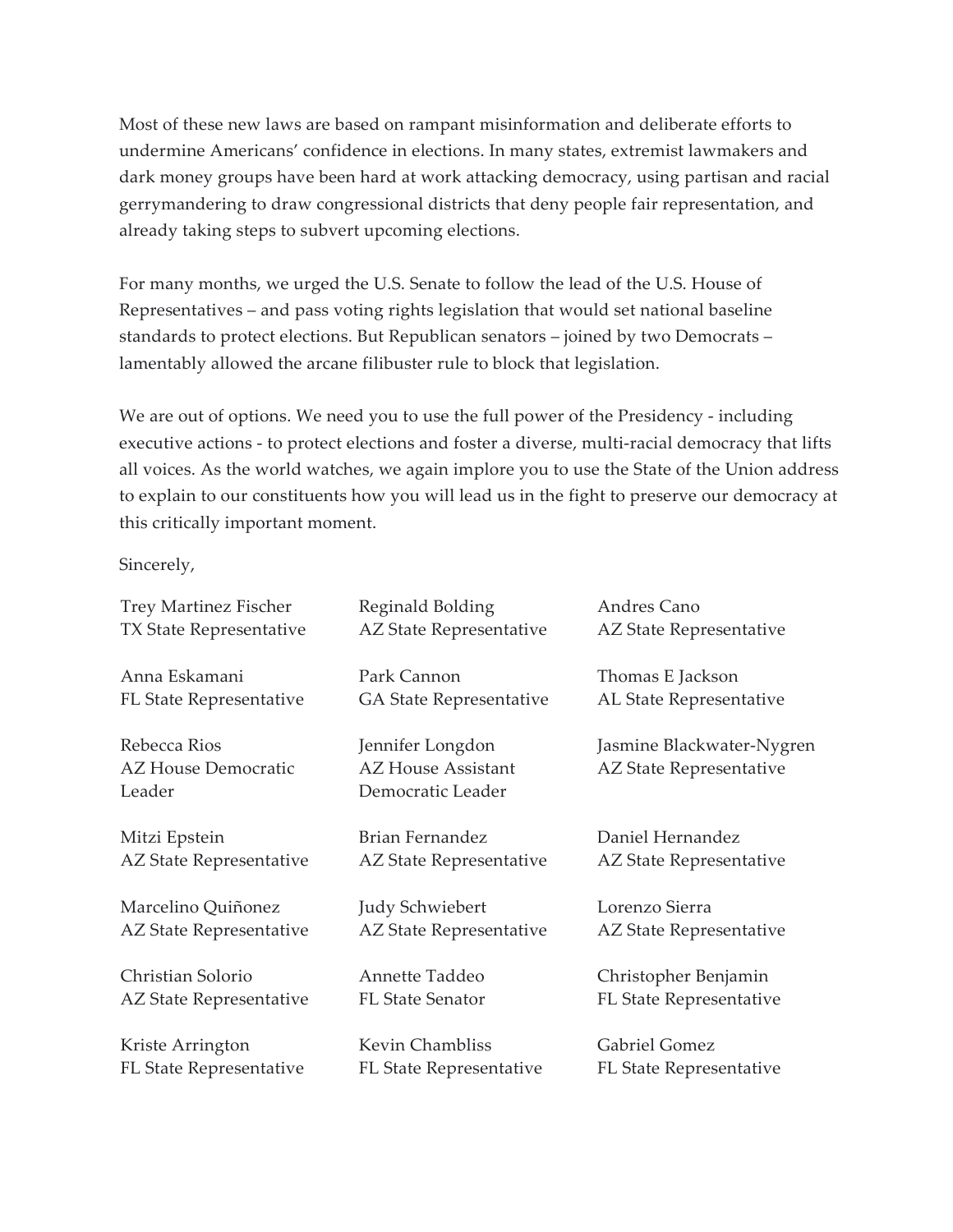Yvonne Hinson FL State Representative

Felicia Robinson FL State Representative

Rhonda Burnough GA State Representative

Shea Roberts GA State Representative

Brian Feldman MD State Senator

Kristin Bahner MN State Representative

LaDonna Appelbaum MO State Representative

Mary Ann Dunwell MT State Representative

Tony Caplan NH State Representative

Kendra Anderson RI State Senator

Jasmine Crockett TX State Representative

Jessica González TX State Representative

Celia Israel TX State Representative

Ana-Maria Ramos TX State Representative Daisy Morales FL State Representative

Carlos Guillermo Smith FL State Representative

Becky Evans GA State Representative

Rhonda Taylor GA State Representative

Karen Whitsett MI State Representative

Liz Boldon MN State Representative

Ian Mackey MO State Representative

Pricey Harrison NC State Representative

Manny Espitia NH State Representative

Jennifer Keintz SD State Representative

Alex Dominguez TX State Representative

Vikki Goodwin TX State Representative

Ray Lopez TX State Representative

Carl O. Sherman TX State Representative Angie Nixon FL State Representative

Kim Jackson GA State Senator

Donna McLeod GA State Representative

Steve Owens MA State Representative

Omar Fateh MN State Senator

Tina Liebling MN State Representative

Tracy McCreery MO State Representative

Tim Mathern ND State Senator

Liz Thomson NM State Representative

Rafael Anchía TX State Representative

Barbara Gervin-Hawkins TX State Representative

Donna Howard TX State Representative

Christina Morales TX State Representative

Shawn Thierry TX State Representative